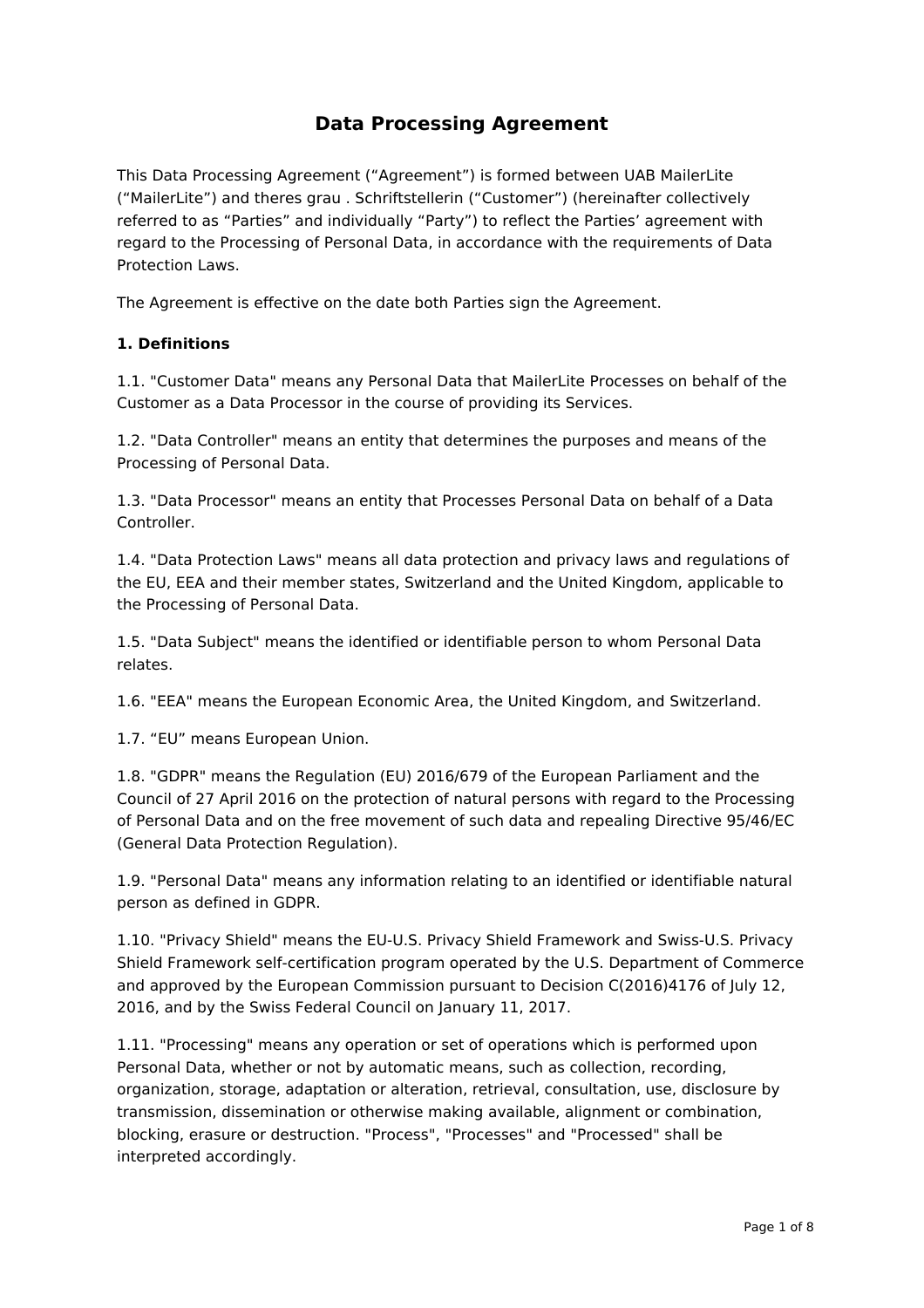1.12. "Processor" means a natural or legal person, public authority, agency, or any other body which Processes Personal Data on behalf of the Data Controller.

1.13. "Services" means any product or service provided by MailerLite pursuant to MailerLite's Terms of Service ("TOS").

1.14. "Sub-processor" means any third-party Processor engaged by MailerLite.

### **2. Applicability of this Agreement**

2.1. This Agreement applies to the extent that MailerLite processes Customer Data that originates from EU/EEA and/or that is otherwise subject to GDPR.

2.2. In the course of providing the Services to Customer, MailerLite may Process Personal Data on behalf of Customer. MailerLite agrees to comply with the following provisions with respect to any Personal Data Processed for Customer in connection with the provision of the Services.

#### **3. Role of Parties**

The Parties agree that with regard to the Processing of Personal Data, Customer is the Data Controller and MailerLite is a Data Processor, acting on behalf of Customer.

#### **4. Customer's Processing of Personal Data**

4.1. The customer is responsible for the control of Personal Data complying with its obligations as a Data Controller under Data Protection Laws, in particular for justification of any transfer of Customer Data to MailerLite and for its decisions and actions regarding the Processing and use of Personal Data.

4.2. Customer agrees that it has provided notice and received all consents and rights necessary under Data Protection Laws for MailerLite to Process Customer Data and provide the Services.

#### **5. MailerLite's Processing of Customer Data**

5.1. In connection with MailerLite's delivery of the Services to the Customer, MailerLite shall Process certain categories and types of the Customer data, only for the purposes described in this Agreement and only in accordance with Customer's documented lawful instructions, including with regard to transfers of Customer data to a third country or an international organisation, unless required to do so by EU or Member State of the EU law to which MailerLite is subject. In such a case, MailerLite shall inform the Customer of that legal requirement before Processing, unless that law prohibits such information on important grounds of public interest.

5.2. The Parties agree that this Agreement sets out the Customer's complete and final instructions to MailerLite in relation to the Processing of Customer Data. The Processing outside the scope of these instructions shall require prior written agreement between Customer and MailerLite.

#### **6. Details of Data Processing**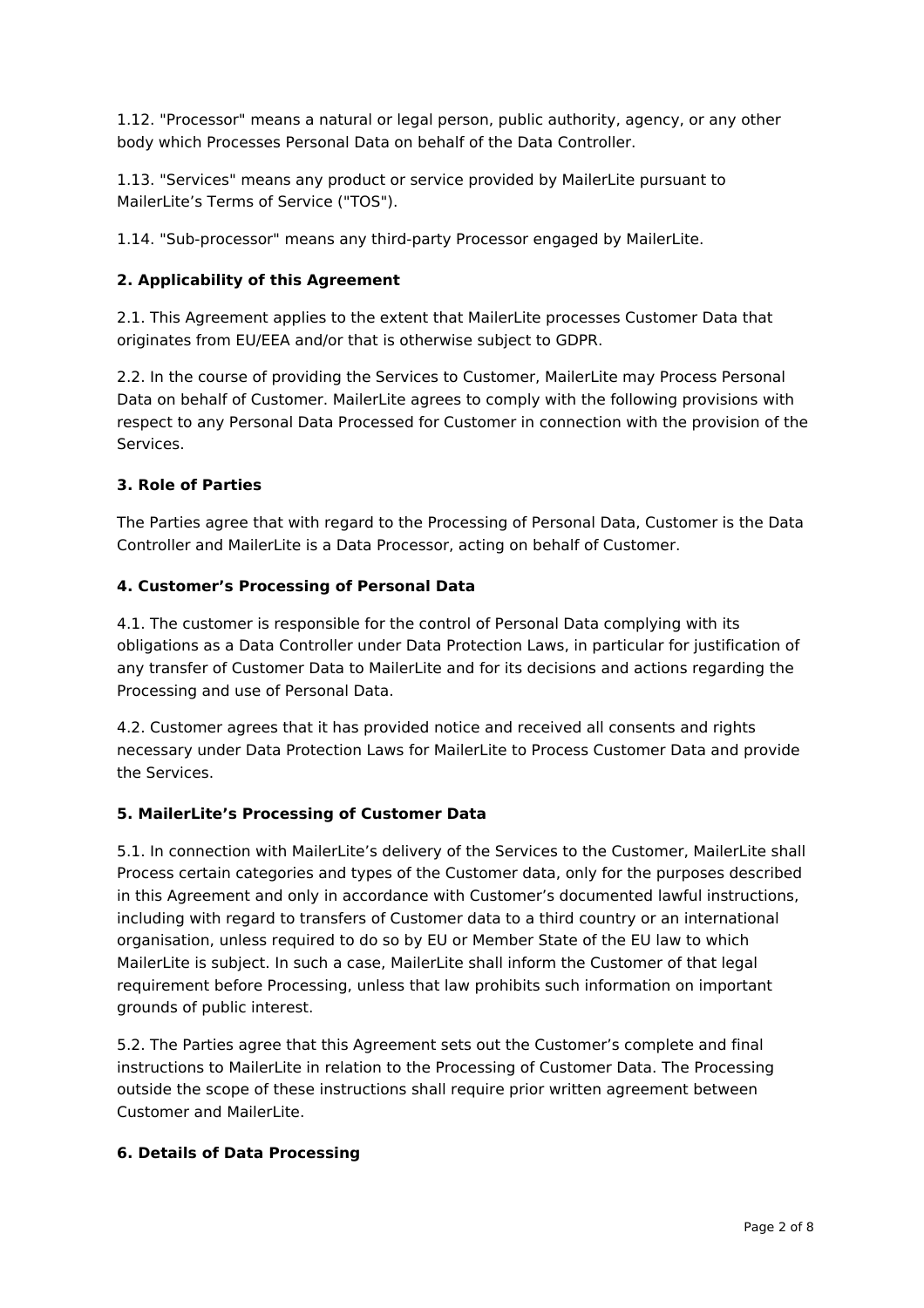6.1. Subject matter: The subject matter of the data Processing under this Agreement is the Customer Data.

6.2. Duration of Processing: MailerLite will Process Customer Data for the duration of the Services, as described in the TOS.

6.3. Nature of the Processing: MailerLite provides email marketing and automation software as a service and other related services, as described in the TOS.

6.4. Purpose of the Processing: The purpose of the data Processing under this Agreement is the provision of the Services.

6.5. Categories of Data subjects:

- "Users" any individual accessing and/or using the Services through the Customer's account;
- "Subscribers" any individual whose email address is included in the Customer's distribution list / whose information is stored on or collected via the Services / to whom Users send emails or otherwise engage or communicate with via the Services.

6.6. Types of Customer Data:

- Users: identification and contact data (name, contact details, including email address, username); billing information (credit card details, account details, payment information); organization information (name, address, geographic location, area of responsibility, VAT code), IT information (IP address, usage data, cookies data, online navigation data, location data, browser data, access device information);
- Subscribers: identification and contact data (name, date of birth, gender, occupation or other demographic information, address, title, contact details, including email address), personal interests or preferences (including purchase history, marketing preferences and publicly available social media profile information); IT information (IP address, usage data, cookies data, online navigation data, location data, browser data, access device information).

6.7. Customer acknowledges that MailerLite shall have a right to use and disclose data relating to the operation, support and/or use of the Services for its legitimate business purposes, such as billing, account management, technical support, product development, sales, and marketing. To the extent any such data is considered Personal Data under Data Protection Laws, MailerLite is the Data Controller of such data and accordingly shall process such data in accordance with the MailerLite Privacy Policy and Data Protection Laws.

6.8. Customer acknowledges that in connection with the performance of the Services, MailerLite employs the use of cookies, unique identifiers, web beacons and similar tracking technologies. Customer shall maintain appropriate notice, consent, opt-in and opt-out mechanisms as are required by Data Protection Laws to enable MailerLite to deploy previously mentioned tracking technologies lawfully on and collect data from the devices of Subscribers.

#### **7. Confidentiality of Processing**

MailerLite ensures that persons authorised by MailerLite to Process the Customer Data have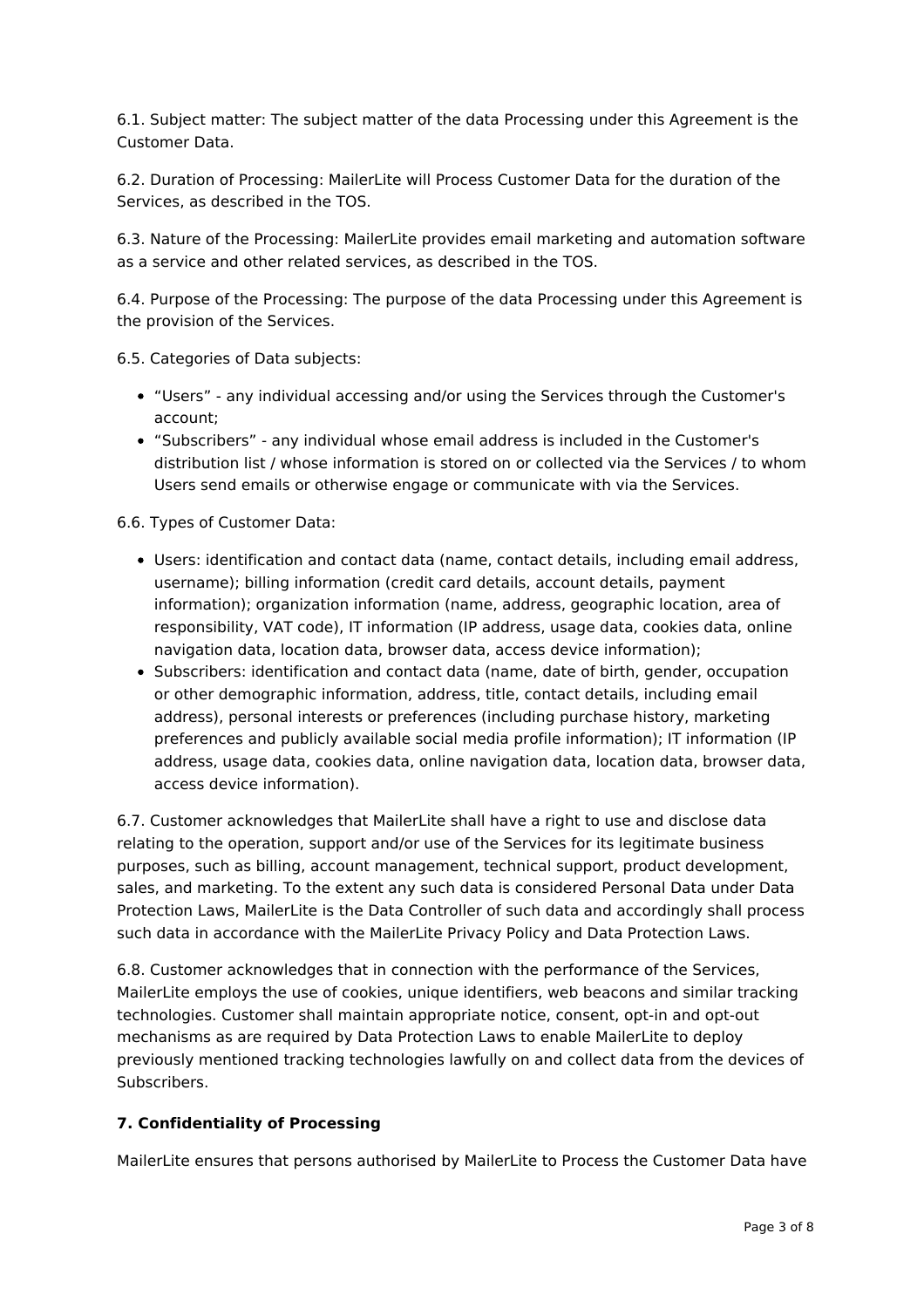committed themselves to confidentiality or are under an appropriate statutory obligation of confidentiality.

## **8. Security of Processing**

8.1. MailerLite shall implement appropriate technical and organizational security measures to ensure a level of security appropriate to the risk and protect Customer Data from any unauthorized or unlawful breach of security that leads to the accidental or unlawful destruction, loss, alteration, unauthorized disclosure of or access to Customer Data and to preserve the security and confidentiality of the Customer Data, in accordance with MailerLite's Privacy Policy.

8.2. The Parties shall take steps to ensure that any natural person acting under the authority of the Customer or MailerLite who has access to Personal Data does not Process them except on instructions from the Customer unless he or she is required to do so by EU or EU Member State law.

8.3. The customer is responsible for reviewing the information made available by MailerLite relating to its data security and making an independent determination as to whether the Services meet Customer's requirements and legal obligations under Data Protection Laws. Customer acknowledges that MailerLite may update or modify MailerLite's security standards from time to time provided that such updates and modifications do not result in the degradation of the overall security of the Services purchased by the Customer.

8.4. Customer agrees it is responsible for its secure use of the Services, including securing its account authentication credentials, protecting the security of Customer Data when in transit to and from the Services and taking any appropriate steps to securely encrypt or backup any Customer Data uploaded to the Services.

## **9. Sub-Processing**

9.1. Customer agrees that MailerLite may engage Sub-Processors to Process Customer Data on Customer's behalf. The Sub-Processors currently engaged by MailerLite and authorized by Customer are listed in the Annex.

9.2. MailerLite shall ensure that Sub-Processor will protect the Customer Data to the standard required by Data Protection Laws and remain responsible for its compliance with the obligations of this Agreement and for any acts or omissions of the Sub-Processor that cause MailerLite to breach any of its obligations under this Agreement.

## **10. Changes to Sub-Processors**

10.1. MailerLite shall provide a list of the Sub-Processors upon written request from Customer and notify Customer via email if it adds or removes Sub-Processors at least 10 days prior to any such changes.

10.2. Customer may object in writing to MailerLite's addition of a new Sub-Processor within 5 business days of such notice, provided that such objection is based on reasonable grounds relating to Data Protection Laws. In such event, the MailerLite and Customer shall discuss such concerns in a good faith effort to achieve resolution. If the resolution is not possible, Customer may suspend or terminate the Agreement by providing written notice to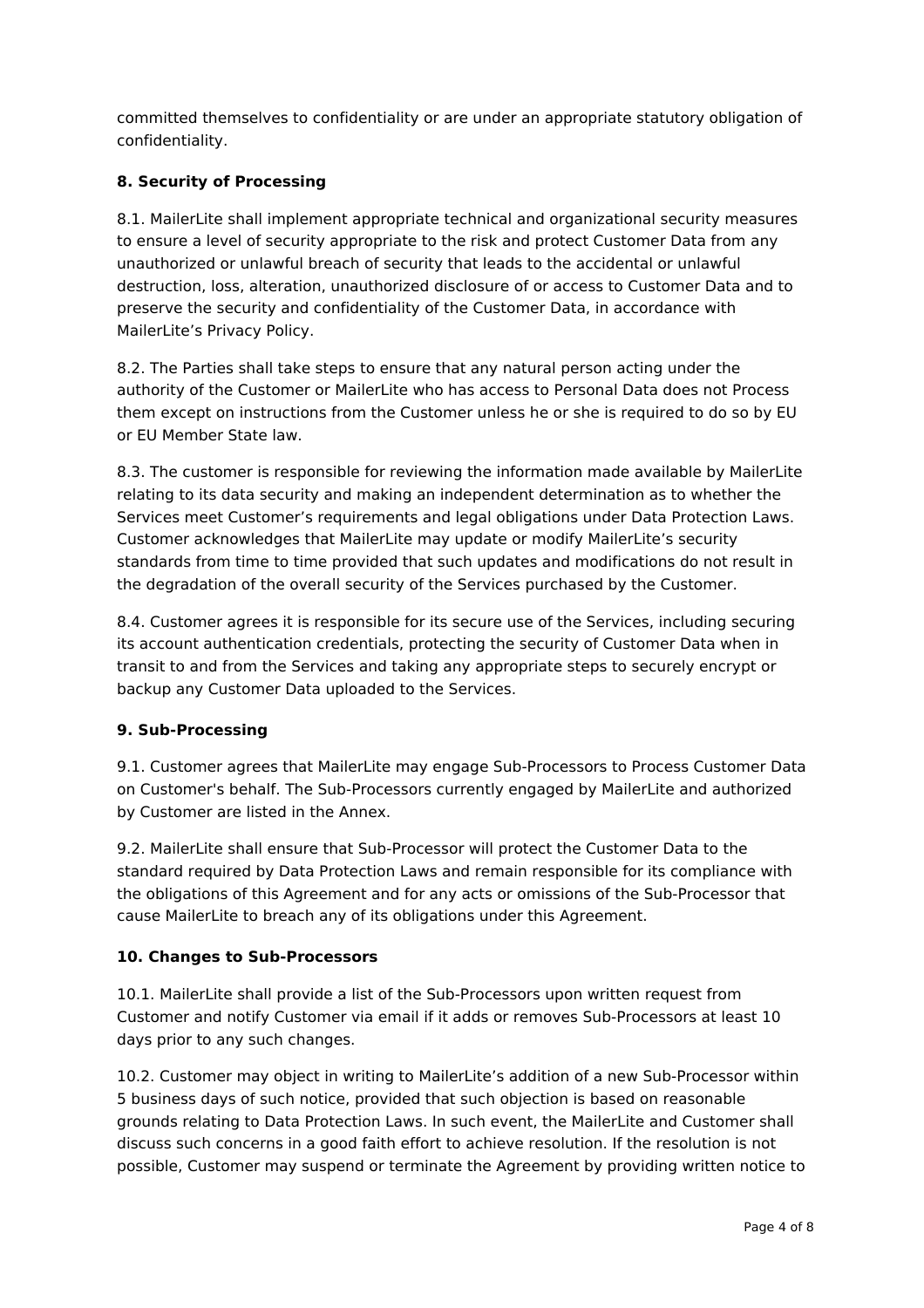MailerLite.

## **11. Cooperation**

11.1. MailerLite's Services provide Customer with controls that Customer may use to retrieve, correct, delete or restrict Customer Data, which Customer may use to assist it in connection with its obligations under Data Protection Laws, including responding to requests from data subjects or applicable data protection authorities. Requests from Data Subjects may include the Data Subject's right of access, right to rectification, restriction from Processing, erasure ("right to be forgotten"), data portability, and object to the Processing.

11.2. To the extent that Customer is unable to independently access the relevant Customer Data within the Services, MailerLite will, at Customer's expense, provide reasonable cooperation to help Customer respond to any requests from Data Subjects or applicable data protection authorities relating to the Processing of Personal Data under the Agreement. In the event any such request is made directly to MailerLite, MailerLite shall not respond to such communication directly without Customer's prior authorization unless legally compelled to do so. If MailerLite is required to respond to a request, MailerLite shall promptly notify Customer and provide it with a copy of the request unless legally prohibited from doing so.

11.3. To the extent MailerLite is required under Data Protection Laws, MailerLite shall, at Customer's expense, provide reasonably requested information regarding the Services to enable Customer to carry out data protection impact assessments or prior consultations with data protection authorities as required by Data Protection Laws.

11.4. If a law enforcement agency sends MailerLite a demand for Customer Data (for example, through a subpoena or court order), MailerLite shall attempt to redirect the law enforcement agency to request that data directly from Customer. As part of this effort, MailerLite may provide Customer's basic contact information to the law enforcement agency. If compelled to disclose Customer Data to a law enforcement agency, MailerLite shall give Customer reasonable notice of the demand to allow Customer to seek a protective order or other appropriate remedies unless MailerLite is legally prohibited from doing so.

## **12. Security Reports and Audits**

12.1. Upon request, MailerLite shall supply, on a confidential basis, a copy of its audit reports to Customer, so that Customer can verify MailerLite's compliance with the audit standards and this Agreement.

12.2. MailerLite shall also provide written responses, on a confidential basis, to all Customer's reasonable requests for information to confirm MailerLite's compliance with this Agreement.

12.3. Upon becoming aware of any unauthorized or unlawful breach of security, MailerLite shall notify Customer without undue delay and shall provide timely information as it becomes known or as is reasonably requested by Customer.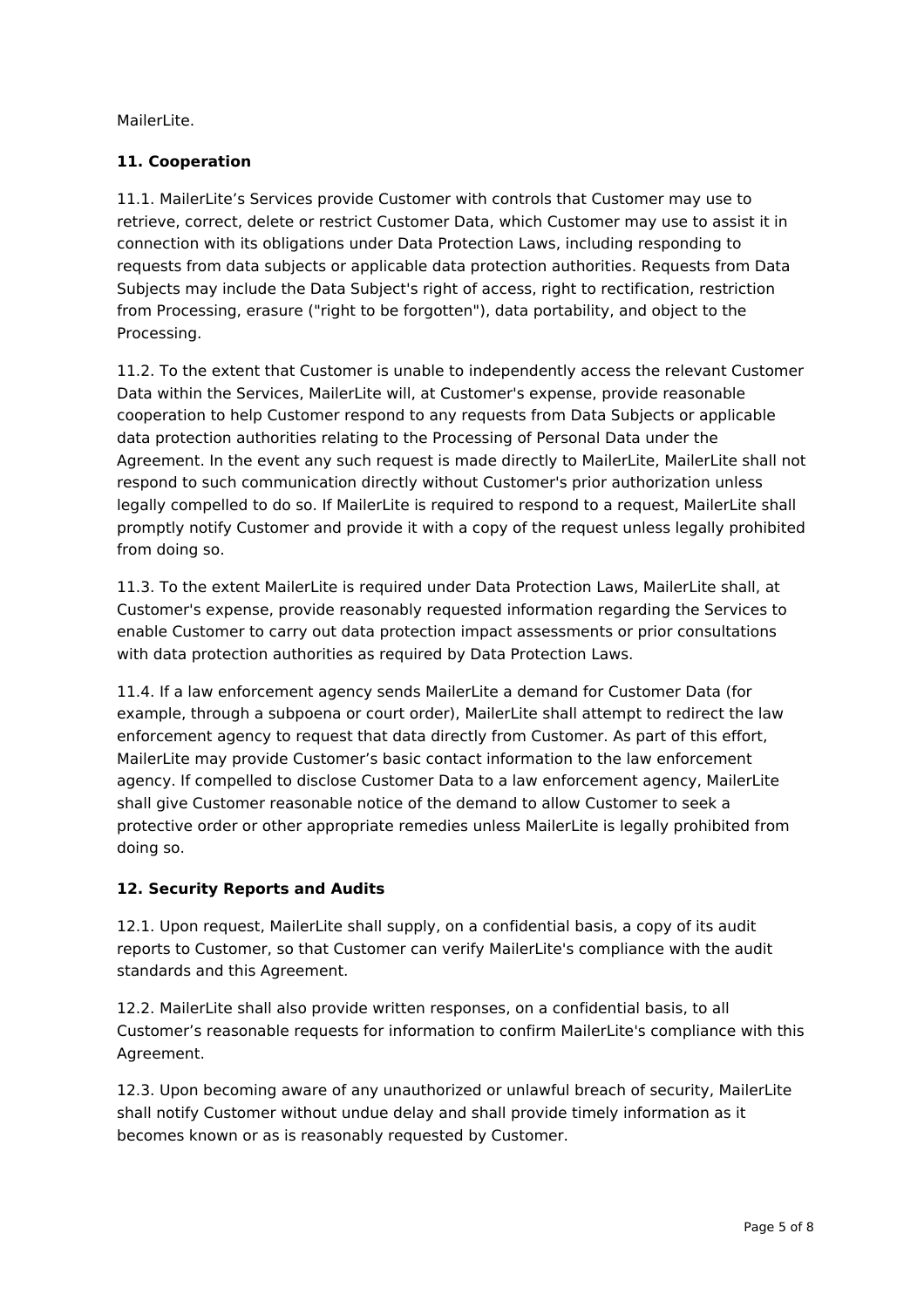## **13. Return or Deletion of Customer Data**

13.1. Upon termination or expiration of the TOS and/or Agreement, MailerLite shall, at Customer's request, delete or return to Customer all Customer Data in its possession or control. This requirement shall not apply to the extent MailerLite is required by applicable law to retain some or all of the Customer Data, or to Customer Data it has archived on backup systems, which Customer Data MailerLite shall securely isolate and protect from any further processing, except to the extent required by applicable law.

13.2. The customer is responsible for any costs arising from the deletion of Customer Data after the termination or expiration of the TOS.

#### **14. International Transfers**

14.1. MailerLite may transfer and process Customer Data anywhere in the world where MailerLite or its Sub-Processors maintain data Processing operations. MailerLite shall at all times provide an adequate level of protection (within the meaning of Data Protection Laws) for the Customer Data Processed, in accordance with the requirements of Data Protection Laws.

14.2. Sub-Processors used by MailerLite to Process any Customer Data protected by Data Protection Laws and / or that originates from the EEA, in a country that has not been designated by the European Commission or Swiss Federal Data Protection Authority (as applicable) will provide an adequate level of protection for Personal Data. Sub-Processors based in the US will be certified with the Privacy Shield to ensure compliance.

#### **15. Miscellaneous Provisions**

15.1. Parties agree that this Agreement replaces any existing agreements the Parties may have previously entered into in connection with the Services. If there is any conflict between this Agreement and the TOS, the relevant terms of this Agreement take precedence.

15.2. Any claims brought under or in connection with this Agreement are subject to the terms and conditions, including but not limited to, the exclusions and limitations set forth in the TOS.

15.3. No one other than a Party to this Agreement, its successors and permitted assignees shall have any right to enforce any of its terms.

15.4. In no event shall any Party limit its liability with respect to any individual's data protection rights under this Agreement or otherwise. Customer further agrees that any regulatory penalties incurred by MailerLite in relation to the Customer Data that arise as a result of, or in connection with, Customer's failure to comply with its obligations under this Agreement or any applicable Data Protection Laws shall count toward and reduce MailerLite's liability under the Agreement.

15.5. This Agreement shall be governed by and construed in accordance with governing law and jurisdiction provisions in the TOS unless required otherwise by applicable Data Protection Laws.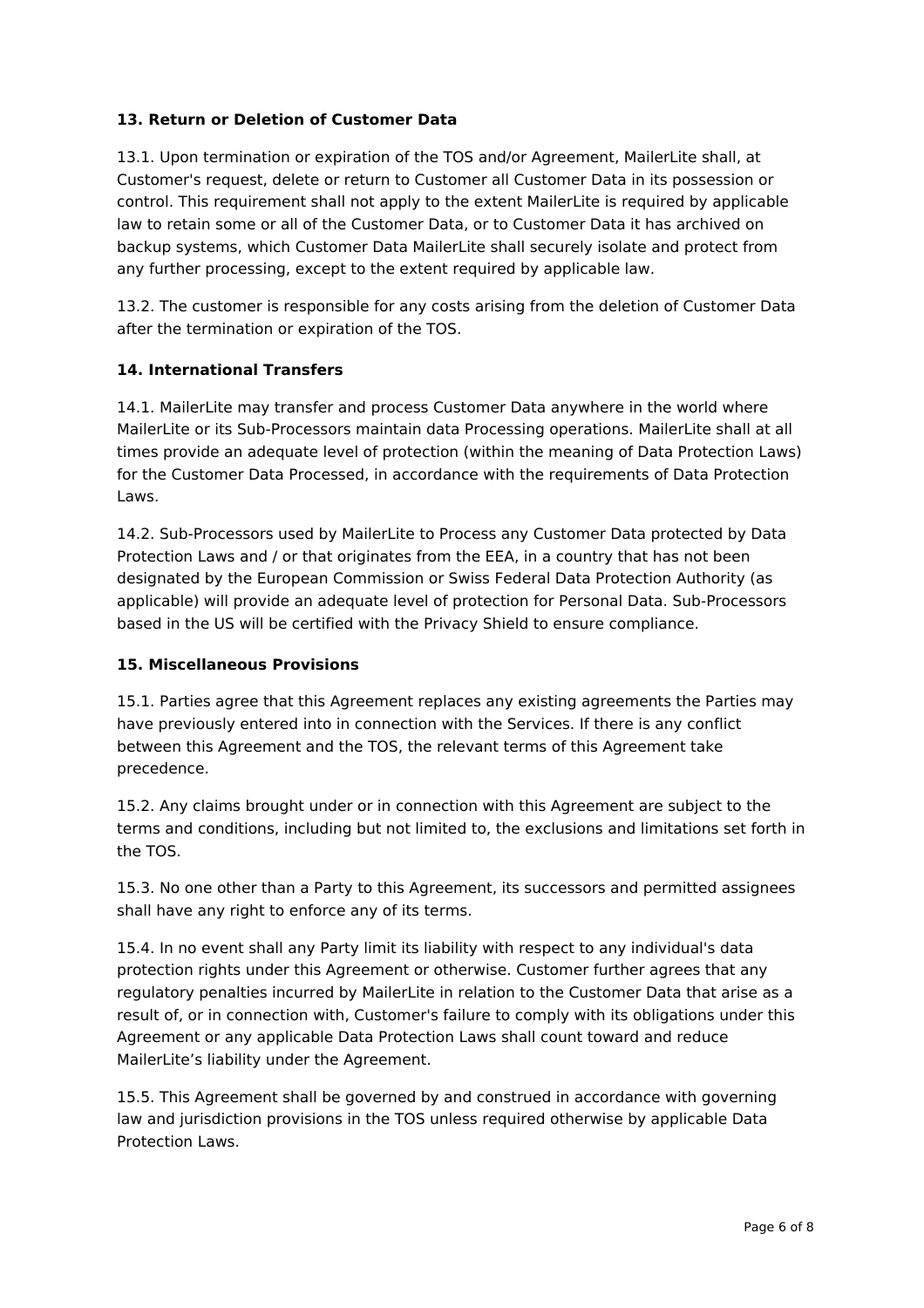IN WITNESS WHEREOF, the Parties have caused this Agreement to be executed by their authorized representative:

## **MailerLite**

By: UAB "MailerLite" Name: Gediminas Andrijaitis Title: Managing Director Date: October 16th, 2019

 $200$ 

#### **Customer**

By: theres grau . Schriftstellerin Name: Theres Grau Title: Frau Date: October 16th, 2019